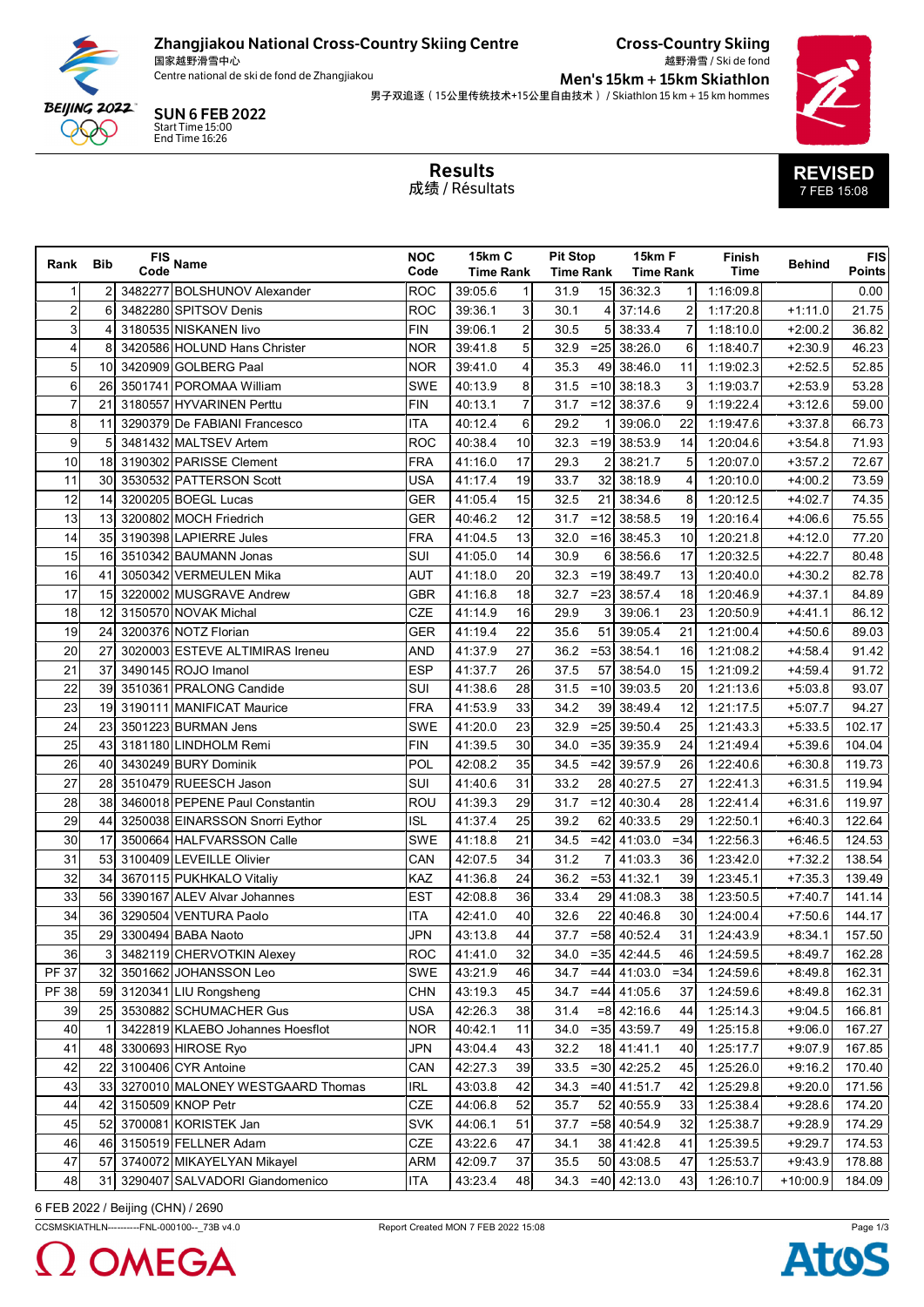

Zhangjiakou National Cross-Country Skiing Centre

国家越野滑雪中心<br>Centre national de ski de fond de Zhangjiakou

SUN 6 FEB 2022

End Time 16:26 Start Time 15:00

Cross-Country Skiing 越野滑雪 / Ski de fond

 $Men's 15km + 15km Skiathlon$ 男子双追逐(15公里传统技术+15公里自由技术) / Skiathlon 15 km + 15 km hommes



|                                                                  |     |                                      |                         |                        |                                              |                                                                     | <b>Results</b><br>成绩 / Résultats            |                            |         |                                     |        |            |                                                              |                                                              |            | <b>REVISED</b><br>7 FEB 15:08 |                      |
|------------------------------------------------------------------|-----|--------------------------------------|-------------------------|------------------------|----------------------------------------------|---------------------------------------------------------------------|---------------------------------------------|----------------------------|---------|-------------------------------------|--------|------------|--------------------------------------------------------------|--------------------------------------------------------------|------------|-------------------------------|----------------------|
| Rank                                                             | Bib |                                      | FIS<br>Code Name        |                        |                                              | <b>NOC</b><br>Code                                                  |                                             | 15km C<br><b>Time Rank</b> |         | <b>Pit Stop</b><br><b>Time Rank</b> |        | 15km F     | Time Rank                                                    | <b>Finish</b><br><b>Time</b>                                 |            | <b>Behind</b>                 | FIS<br><b>Points</b> |
| 49                                                               | 54  | 3120063 SHANG Jincai                 |                         |                        |                                              | <b>CHN</b>                                                          | 43:03.2                                     |                            | 41      | 36.2                                | $= 53$ | 43:08.8    | 48                                                           | 1:26:48.2                                                    |            | $+10:38.4$                    | 195.58               |
| 50                                                               | 62  | 3120171 BADELIHAN Hadesi             |                         |                        |                                              | <b>CHN</b>                                                          | 44:04.2                                     |                            | 49      | 34.9                                | $=46$  |            |                                                              |                                                              | LAP        |                               |                      |
| 51                                                               | 49  | 3550147 VIGANTS Raimo                |                         |                        |                                              | LAT                                                                 | 44:05.9                                     |                            | 50      | 38.3                                | 60     |            |                                                              |                                                              | LAP        |                               |                      |
| 52                                                               | 58  | 3430276 HARATYK Mateusz              |                         |                        |                                              | POL                                                                 | 45:40.0                                     |                            | 59      | 32.0                                | $= 16$ |            |                                                              |                                                              | LAP        |                               |                      |
| 53                                                               | 66  | 3060019 de MARRE Thibaut             |                         |                        |                                              | BEL                                                                 | 44:40.8                                     |                            | 56      | 33.0                                | 27     |            |                                                              |                                                              | LAP        |                               |                      |
| 54                                                               | 47  | 3300608 YAMASHITA Haruki             |                         |                        |                                              | <b>JPN</b>                                                          | 45:06.0                                     |                            | 57      | 34.9                                | $=46$  |            |                                                              |                                                              | LAP        |                               |                      |
| 55                                                               | 51  | 3670022 VELICHKO Yevgeniy            |                         |                        |                                              | KAZ                                                                 | 44:20.9                                     |                            | 53      | 38.8                                | 61     |            |                                                              |                                                              | LAP        |                               |                      |
| 56                                                               | 55  | 3560127 LICEF Miha                   |                         |                        |                                              | SLO                                                                 | 44:39.3                                     |                            | 54      | 36.6                                | 56     |            |                                                              |                                                              | LAP        |                               |                      |
| 57                                                               | 50  | 3100396 DROLET Remi                  |                         |                        |                                              | CAN                                                                 | 44:39.9                                     |                            | 55      | 33.5                                | $= 30$ |            |                                                              |                                                              | LAP        |                               |                      |
| 58                                                               | 64  | 3690074 KRASOVSKYI Oleksii           |                         |                        |                                              | UKR                                                                 | 45:22.6                                     |                            | 58      | 35.2                                | 48     |            |                                                              |                                                              | LAP        |                               |                      |
| 59                                                               | 45  | 3120340 CHEN Degen                   |                         |                        |                                              | <b>CHN</b>                                                          | 45:55.6                                     |                            | 60      | 40.1                                | 63     |            |                                                              |                                                              | LAP        |                               |                      |
| 60                                                               | 61  | 3320184 KIM Minwoo                   |                         |                        |                                              | <b>KOR</b>                                                          | 46:24.3                                     |                            | 61      | 33.8                                | $=33$  |            |                                                              |                                                              | LAP        |                               |                      |
| 61                                                               | 70  | 3900005 CHANLOUNG Mark               |                         |                        |                                              | THA                                                                 | 47:00.0                                     |                            | 62      | 33.8                                | $= 33$ |            |                                                              |                                                              | LAP        |                               |                      |
| 62                                                               | 67  | 3040125 de CAMPO Seve                |                         |                        |                                              | <b>AUS</b>                                                          | 47:05.7                                     |                            | 63      | 32.7                                | $=23$  |            |                                                              |                                                              | LAP        |                               |                      |
| 63                                                               | 65  |                                      | 3040101 BELLINGHAM Phil |                        |                                              | <b>AUS</b>                                                          |                                             |                            |         |                                     |        |            |                                                              |                                                              | LAP        |                               |                      |
| 64                                                               | 60  | 3690030 PEREKHODA Ruslan             |                         |                        |                                              | UKR                                                                 |                                             |                            |         |                                     |        |            |                                                              |                                                              | LAP        |                               |                      |
| 65                                                               | 69  | 3030020 DAL FARRA Franco             |                         |                        |                                              | ARG                                                                 |                                             |                            |         |                                     |        |            |                                                              |                                                              | LAP        |                               |                      |
| 66                                                               | 63  | 3320106 JEONG Jongwon                |                         |                        |                                              | <b>KOR</b>                                                          |                                             |                            |         |                                     |        |            |                                                              |                                                              | LAP        |                               |                      |
| 67                                                               | 68  | 3080035 SILVA Manex                  |                         |                        |                                              | <b>BRA</b>                                                          |                                             |                            |         |                                     |        |            |                                                              |                                                              | LAP        |                               |                      |
|                                                                  |     | Did Not Finish (DNF)                 |                         |                        |                                              |                                                                     |                                             |                            |         |                                     |        |            |                                                              |                                                              |            |                               |                      |
|                                                                  |     | 3420605 ROETHE Sjur                  |                         |                        |                                              | <b>NOR</b>                                                          |                                             |                            |         |                                     |        |            |                                                              |                                                              |            |                               |                      |
|                                                                  | 9   | 3190529 LAPALUS Hugo                 |                         |                        |                                              | <b>FRA</b>                                                          | 40:25.2                                     |                            |         | 9 40:56.6                           | 9      |            |                                                              |                                                              |            |                               |                      |
|                                                                  |     |                                      |                         |                        |                                              |                                                                     |                                             |                            |         |                                     |        |            |                                                              |                                                              |            |                               |                      |
| Did Not Start (DNS)                                              |     |                                      |                         |                        |                                              |                                                                     |                                             |                            |         |                                     |        |            |                                                              |                                                              |            |                               |                      |
|                                                                  |     | 20 3200356 DOBLER Jonas              |                         |                        |                                              | GER                                                                 |                                             |                            |         |                                     |        |            |                                                              |                                                              |            |                               |                      |
| <b>Jury Decisions</b>                                            |     |                                      |                         |                        |                                              |                                                                     |                                             |                            |         |                                     |        |            |                                                              |                                                              |            |                               |                      |
|                                                                  |     | Verbal warning - Technique violation |                         |                        |                                              |                                                                     |                                             |                            |         |                                     |        |            |                                                              |                                                              |            |                               |                      |
| <b>CHEN Degen</b>                                                |     |                                      |                         |                        | <b>CHN</b>                                   |                                                                     |                                             |                            |         |                                     |        |            | ICR 343.8 - Using skating technique in classical competition |                                                              |            |                               |                      |
| Verbal warning - Technique violation                             |     |                                      |                         |                        |                                              |                                                                     |                                             |                            |         |                                     |        |            |                                                              |                                                              |            |                               |                      |
| <b>VIGANTS Raimo</b>                                             |     |                                      |                         |                        |                                              | LAT<br>ICR 343.8 - Using skating technique in classical competition |                                             |                            |         |                                     |        |            |                                                              |                                                              |            |                               |                      |
| Verbal warning - Technique violation                             |     |                                      |                         |                        |                                              |                                                                     |                                             |                            |         |                                     |        |            |                                                              |                                                              |            |                               |                      |
|                                                                  |     |                                      | <b>DROLET Remi</b>      |                        |                                              | CAN                                                                 |                                             |                            |         |                                     |        |            |                                                              | ICR 343.8 - Using skating technique in classical competition |            |                               |                      |
|                                                                  |     |                                      |                         |                        | <b>Jury Information</b>                      |                                                                     |                                             |                            |         |                                     |        |            |                                                              | <b>Course Information</b>                                    |            |                               |                      |
| <b>FIS Technical Delegate</b><br>PRYKARI Jussi (FIN)<br>Name     |     |                                      |                         |                        |                                              |                                                                     |                                             |                            |         | 3.75 km CL                          |        |            | 3.75 km FR                                                   |                                                              |            |                               |                      |
| <b>FIS Race Director</b><br>MIGNEREY Pierre (FIS)                |     |                                      |                         |                        |                                              | Height Difference (HD)                                              |                                             |                            |         |                                     |        |            | 57 <sub>m</sub>                                              |                                                              |            | 57m                           |                      |
| <b>FIS Assistant Technical Delegate</b><br>MISCHOL Seraina (SUI) |     |                                      |                         |                        |                                              | Maximum Climb (MC)                                                  |                                             |                            |         |                                     |        | 42m<br>44m |                                                              |                                                              |            |                               |                      |
| <b>FIS Assistant Race Director</b><br>LAMPLOT Michal (CZE)       |     |                                      |                         |                        |                                              | Total Climb (TC)                                                    |                                             |                            |         |                                     |        |            | 149m                                                         | 151 <sub>m</sub>                                             |            |                               |                      |
| Member<br>MACOR Enzo (ITA)<br>Member                             |     |                                      |                         |                        |                                              |                                                                     | Length of Lap<br>Number of Laps             |                            |         |                                     |        |            |                                                              | 3826m                                                        | 3844m<br>4 |                               |                      |
| <b>Chief of Competition</b>                                      |     |                                      |                         |                        | <b>BERG Ella (NOR)</b><br>WANG Hengren (CHN) |                                                                     |                                             |                            |         |                                     |        |            |                                                              |                                                              |            |                               | 4                    |
|                                                                  |     |                                      |                         |                        |                                              |                                                                     |                                             |                            |         |                                     |        |            |                                                              |                                                              |            |                               |                      |
| Weather                                                          |     |                                      |                         |                        |                                              |                                                                     | <b>Athletes/NOCs</b><br><b>Temperatures</b> |                            |         |                                     |        |            |                                                              |                                                              |            |                               |                      |
|                                                                  |     |                                      |                         | <b>Snow Conditions</b> |                                              | Air                                                                 | Snow                                        |                            | Entries | Ranked                              |        | <b>LAP</b> | <b>DNF</b>                                                   | <b>DSQ</b>                                                   | <b>DNS</b> | <b>NPS</b>                    | <b>DQB</b>           |
| Sunny                                                            |     |                                      | Packed                  |                        | $-10.2^{\circ}$ C                            | $-6.2^{\circ}$ C                                                    |                                             | 70/34                      | 67/34   |                                     | 18/14  | 2/2        | 0/0                                                          | 1/1                                                          | 0/0        | 0/0                           |                      |